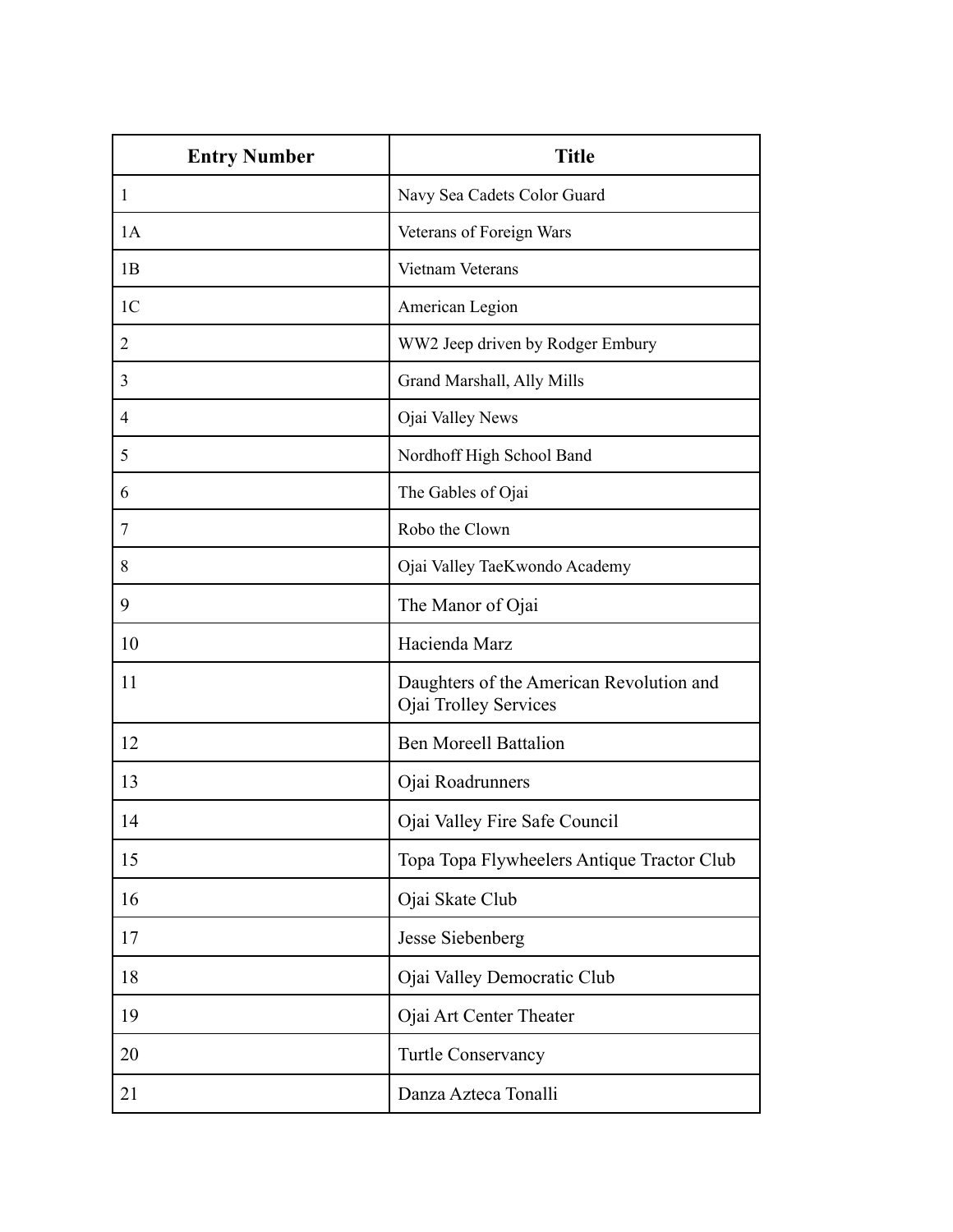| 22 | Ventura County Model A Ford Club           |
|----|--------------------------------------------|
| 23 | Rancho Los Penas                           |
| 24 | Rotary Clubs of Ojai Living Treasures      |
| 25 | <b>Casitas Rowing</b>                      |
| 26 | Upper Ojai Search and Rescue               |
| 27 | Ojai O'Daiko                               |
| 28 | Ojai Valley Land Conservancy               |
| 29 | Nordhoff High School Cheer                 |
| 30 | Ojai Valley Lions Club                     |
| 31 | Ojai Valley Baseball League                |
| 32 | The CREW                                   |
| 33 | Ojai Film Festival                         |
| 34 | Ventura County Corvette Club               |
| 35 | Corsa West of Los Angeles                  |
| 36 | McCormick Enterprises                      |
| 37 | <b>Under Thinkers</b>                      |
| 38 | River Rock Ranch                           |
| 39 | Electrify Ojai                             |
| 40 | Point Mugu 4X4 club                        |
| 41 | Ventura County Sheriff's Posse             |
| 42 | Ventura County Sheriff's Office            |
| 43 | Individual 4x4 vehicle                     |
| 44 | The Camarillo Cowboys                      |
| 45 | Ojai International City of Peace           |
| 46 | Help of Ojai                               |
| 47 | CFROG Climate First: Replacing Oil and Gas |
| 48 | <b>Bryant Street Gym</b>                   |